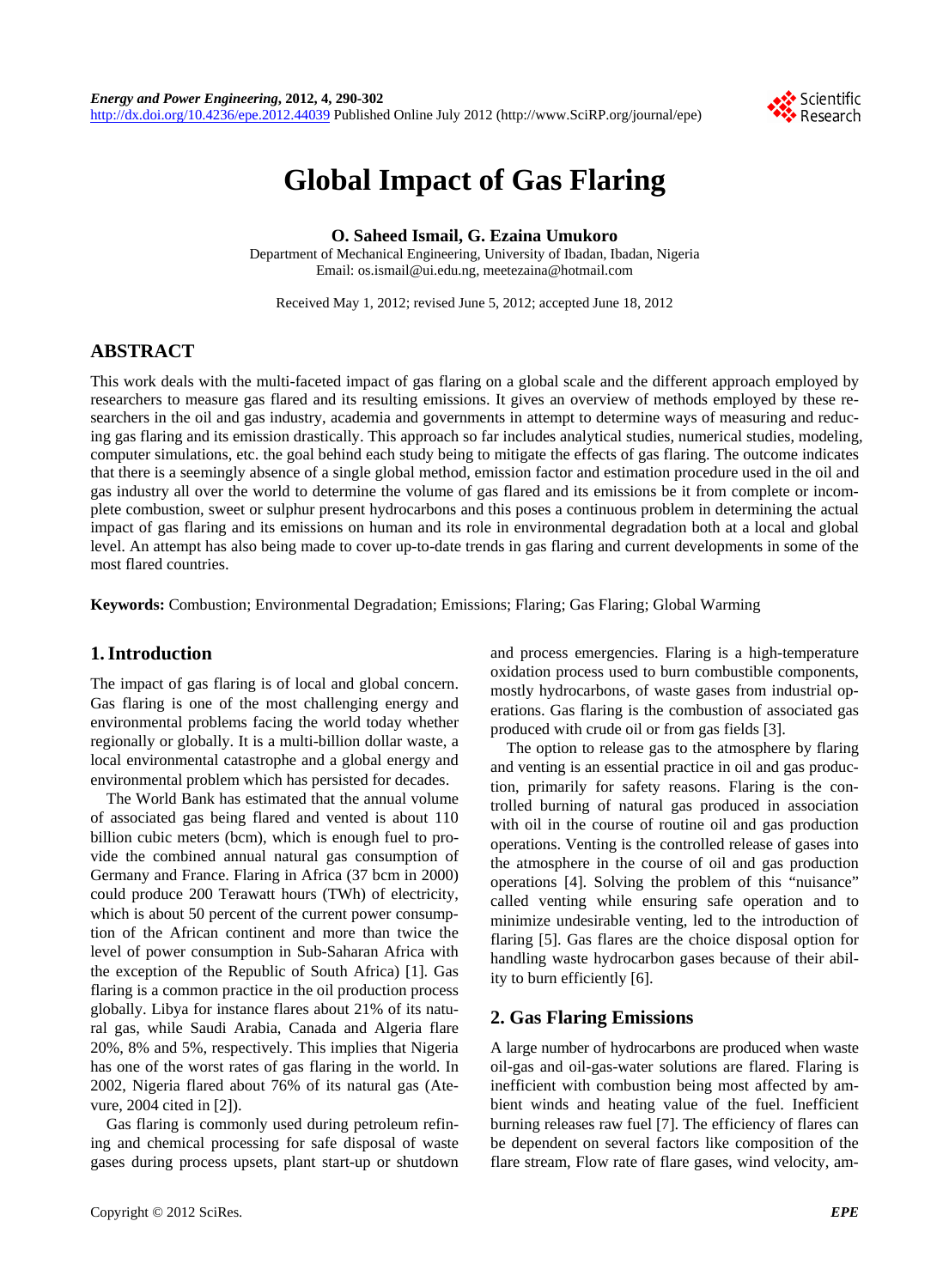bient turbulence, presence of hydrocarbon droplets in the flare stream and presence of water droplets in the flare stream [8].

Flaring is a high-temperature oxidation process used to burn combustible components, mostly hydrocarbons, of waste gases from industrial operations. Natural gas, propane, ethylene, propylene, butadiene and butane constitute 95% of the waste gases flared [9]. In combustion, gaseous hydrocarbons react with atmospheric oxygen to form carbon dioxide  $(CO<sub>2</sub>)$  and water. In some waste gases, carbon monoxide (CO) is the major combustible component. During a combustion reaction, several intermediate products are formed, and eventually, most of them are converted to  $CO<sub>2</sub>$  and water. Some quantities of stable intermediate products such as carbon monoxide, hydrogen, and hydrocarbons will escape as emissions [10].

The quantity of hydrocarbon emissions generated is dependent on the degree of combustion. Theoretically, the combustion processes with complete combustion create relatively innocuous gases such as carbon dioxide and water. However, because the flaring efficiency depends on wind speeds, stack exit velocity, stoichiometric mixing ratios, and heating value, the flaring in reality is rarely successful in the achievement of complete combustion (Leahey and Preston 2001 cited in [11]). Reduced combustion efficiency must be regarded as the norm in any operation with flaring [7].

Also, depending on the waste gas composition and other factors, the emissions of pollutants from flaring may consist of unburned fuel components (e.g., methane and non-methane volatile organic compounds), byproducts of the combustion process (e.g., soot, partially combusted products,  $CO$ ,  $CO<sub>2</sub>$ ,  $NO<sub>x</sub>$ ) and sulphur oxides  $(e.g., SO<sub>2</sub>).$ 

The goal of flare is to convert, through oxidation, substances in the flare gas stream to their safest form possible. In the case of hydrocarbons, the most desirable products are carbon dioxide and water vapour. Sulphur in compounds like hydrogen sulphide is converted to sulphur dioxide. Other oxides, like the oxides of nitrogen, or partially oxygenized compounds like carbon monoxide or formaldehyde are less desirable. Toxic compounds like poly-nuclear aromatic hydrocarbons, aromatics and volatile organic compounds formed in these diffusion flames may not be fully consumed [8].

## **3. Impacts of Gas Flaring**

The effects of gas flaring under this heading are multifaceted. These effects, have received the most attention and corrective action worldwide. Although the impacts are seen more in developing countries like Nigeria, Angola, Libya etc. where technology for utilization of such energy are only recently just be employed at a snail pace.

The impacts on human, the environment and the economy remain that of a global concern. Nigeria and Russia have been mentioned to be the highest gas flaring countries in all the literatures reviewed with more literatures on the Niger Delta region of Nigeria as it concerns these impacts of gas flaring. Current developments in these countries to mitigate the effects of gas flaring have been discussed under trends of gas flaring.

## **3.1. Environmental Degradation**

Environmental issues of gas flaring are generally described in terms of efficiency and emissions [12]. It is widely acknowledged that flaring and venting of associated gas contributes significantly to greenhouse gas (GHG) emissions and has negative impacts on the environment [1].

The environmental problems caused by flaring are mainly global, but to some extent also regional and local. For example, flaring/venting during oil production operations emits  $CO<sub>2</sub>$ , methane and other forms of gases which contribute to global warming causing climate change, and this affects the environmental quality and health of the vicinity of the flares. This negates commitments made by countries under the United Nations Framework Convention on Climate Change (UNFCCC) and Kyoto Protocol [13]. Global environmental impact is due to the burning of associated or solution gas, which produces carbon dioxide  $(CO_2)$  and methane  $(CH_4)$ . These emissions increase the concentration of greenhouse gases (GHG) in the atmosphere, which in turn contributes to global warming [14].

Gas flaring contributes to climate change, which has serious implications for the world [15]. Gas flaring is a major source of greenhouse gases (GHG) contributing to global warming which could accelerate the problem of climatic change and harsh living conditions on earth, if not checked. Flaring releases carbon dioxide and methane, the two major greenhouse gases. Of these two, methane is actually more harmful than carbon dioxide. It is also more prevalent in flares that burn at lower efficiency. Those less efficient flares tend to have more moisture and particles in them that reflect heat and are said to have similar effect on the ozone layer like aerosols do [16-18]. Of the greenhouse gases researched so far, the global warming potential of a kilogram of methane is estimated to be twenty-one times that of a kilogram of carbon dioxide when the effects are considered over one hundred years [4].

Moreso, flaring may further contribute to local and regional environmental problems, such as acid rain with attendant impact on agriculture, forests and other physical infrastructure [14]. The acid rain which results in environmental degradation including soil and water contamination, and roof erosion. The incineration of sour gas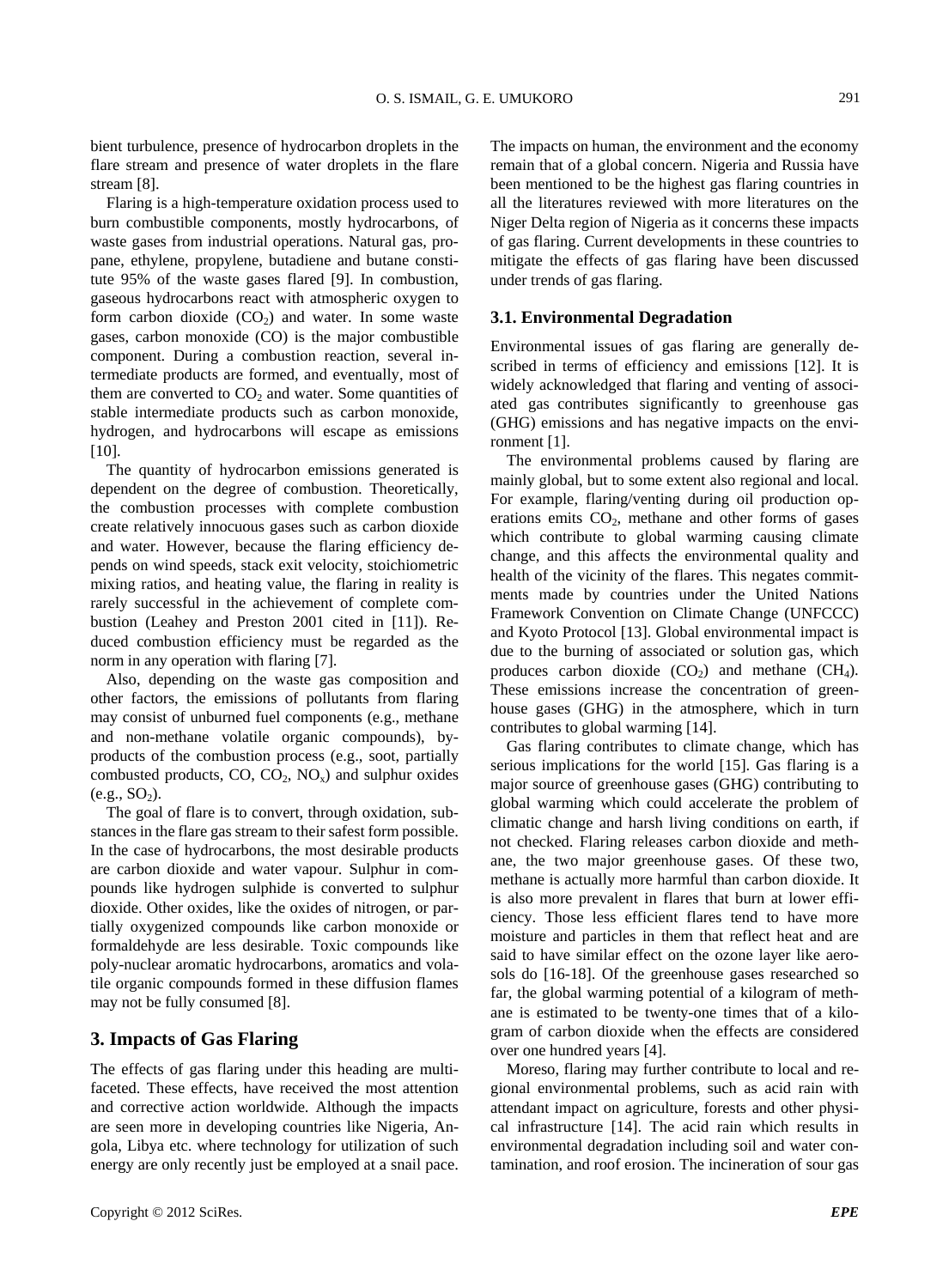produces sulphur oxides, which are released into the atmosphere. The end result of these compounds when they combine with atmospheric compounds, namely oxygen and water is what is called acid rain, which produces a lot of negative environmental effects [19].

This Local and regional problem is predominant in developing nations like Nigeria where environmentally unethical gas flaring and has contributed significantly to the degradation of the environment in the region. The concentration of acid in rain water appears to be higher in the Niger Delta region and decreases further away from the region [20]. The acid rain caused by gas flaring has altered the vegetation of the Niger Delta area. On a casual observation of the flares in the Niger Delta one sees that they are sooty and are evidently burn at low efficiency [16]. Gas flare sites, which often times are situated close to villages, produce "soot", which is deposited on building roofs of nearby villages. When it rains, this soot runs off the roofs of building and pollutes the soil and water aquifers of the people [19].

Gas flaring for instance, has negative effects on the immediate environment, particularly on plant growth and wildlife. Augustine *et al.* [21] researched on the effects of waste gas flares on the surrounding Vegetation In south-eastern Nigeria and concluded that further studies were necessary to determine the effects of the flares on the yield of crop plants grown in the area but the present results indicate that flare effects doubtfully extend beyond a distance greater than 110 m from the stacks, except in the case of suppression of the flowering of short-day plants. Soils of the study area are fast losing their fertility and capacity for sustainable agriculture due to the acidification of the soils by the various pollutants associated with gas flaring in the area [22].

Studies show that gas flaring significantly affects not only the microclimate but also the soil physic-chemical properties of the flare sites (Alakpodia, 2000; Odjugo, 2007 cited in [2]). There is an adverse ecological and bacterial spectrum modification by the gas flaring [23].

Odjugo *et al.* [2] *researched* the effect on gas flaring on maize yield size and concluded the sand content of the soil, pH, bulk density, air and soil temperatures increased toward the flare site. For optimum yield of maize within the Niger Delta where gas flaring is taking place, a recommended that maize must not be cultivated within 2 km of the bund wall of the flare sites was made. Research findings show that there is indeed a correlation between environmental variables resulting from gas flaring and the development of certain ailments found in individuals residing in such area.

#### **3.2. Health Implications for Humans**

The health impacts of air pollution spreads across a wide

area, and those who rely on locally produced food whether from their own production or bought at market, risk contamination [14]. The flares contain widely-recognized toxins, such as benzene, which pollute the air. Local people complain of respiratory problems such as asthma and bronchitis. There have been over 250 identified toxins released from flaring including carcinogens such as benzopyrene, benzene, carbon disulphide  $(CS_2)$ , carbonyl sulphide  $(CO<sub>S</sub>)$  and toluene; metals such as mercury, arsenic and chromium; sour gas with  $H<sub>2</sub>S$  and  $SO_2$ ; Nitrogen oxides (NO<sub>x</sub>); Carbon dioxide (CO<sub>2</sub>); and methane  $(CH<sub>4</sub>)$  which contributes to the greenhouse gases [17].

Additionally, the US Environmental Protection Agency (EPA) has also stated that exposure to benzene causes acute leukemia and a variety of other blood related disorders in humans. World Bank Information on the adverse effects of particulate matter, suggests that gas flaring from Bayelsa alone, would likely cause on a yearly basis, 49 premature deaths, 4960 respiratory illness among children and 120 asthma attacks [24]. In a sour gas flare many reduced sulphur species are formed. Several including hydrogen sulphide and carbon disulphide are potent toxic chemicals. Exposure to  $H_2S$  at concentrations below the level it can be smelled is associated with spontaneous abortion. The most common cause of Thyroid cancers is radioactivity. Thyroid cancers have an elevated median rate ratio in those geographic areas with extensive flaring operations [7].

Environmental contaminants have also been related to endocrine dysfunction, immune dysfunction, reproductive disorders and autoimmune rheumatic diseases. Gas flaring causes surrounding communities to suffer from increased health risks including premature deaths, respiratory illnesses, asthma and cancer [25]. Another effect that should be addressed is thermal pollution, since there is a limit to which the human body can tolerate the fluxes released during gas flaring. Furthermore, both habitat and structural buildings nearby also have heat threshold [26].

#### **3.3. Economic Effects**

Aside from effects on the environment/host communities, animals, plant life, and human health, gas flaring also impact grossly on the economics of a nation, in terms of the loss of funds and revenue which it could have realized if it had conserved gas instead of flaring same. Nigeria provides an appalling example of such a loss. Oil companies in Nigeria flare an estimate 2.5 billion cubic feet of gas every day and this action, amounts to the loss of revenue, estimated at 2.5 billion US dollars yearly [24].

From an economic perspective, the flaring of this associated gas is a colossal waste to the communities. The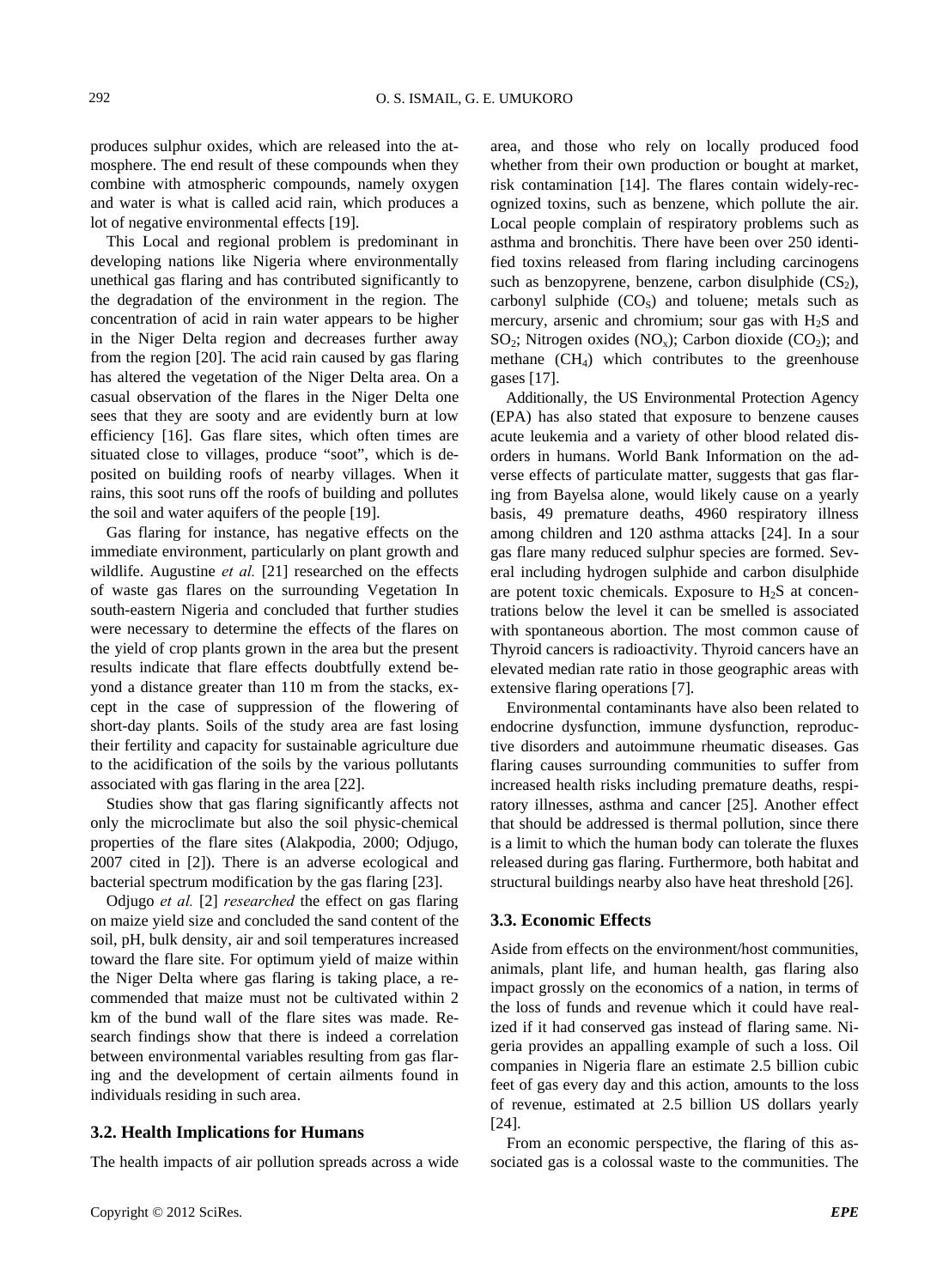economic cost of total gas flared is quite staggering which implies great investment opportunities for the private sector. Hence, more gas intensive modes of production, greater private sector investment are encouraged in the sector and governments should recycle and seek for more trading opportunities for the gas sector [27].

Apart from the release of greenhouse gases into the atmosphere, gas flares are said to release some 45.8 billion kilowatts of heat into the atmosphere of the Niger Delta from gas flared daily. As a result of this incineration of the environment, gas flaring has raised temperatures and rendered large areas uninhabitable [21].

### **4. Measuring Gas Flared and Its Emissions**

All oil fields contain associated gas although in varying quantities. In analogous to the way bubbles appear when the cap is removed from a bottle of carbonated drink, so the associated gas is released when oil is brought up from the deep rock strata in which it is found. One of the challenges involved in addressing environmental aspects of flaring is identifying how much gas is being released. The difficulty to evaluate the gas flaring emission is to find out the most reliable database and to understand why these databases show different data. The method for estimating emissions from natural gas flaring is based on the volume of vented and flared gas reported to EIA (assuming that all gas is flared) [10].

A major difficulty in managing flaring and venting is identifying exactly how much gas is coming from the various sources that are contributing to the overall volume flared and vented. The proportion of associated gas to oil (Gas Oil Ratio) can vary significantly between oil fields. There is debate within the industry regarding the extent to which it is possible to measure gas flow rates accurately under such varied conditions with the measuring devices presently available on the market. Although some oil companies and equipment manufacturers would disagree, low-pressure gas rate measurement can be a significant problem. Others believe that the best way to obtain consistent data is to base it on estimates and calculations [4].

Smaller flaring and venting volumes are typically estimated by first measuring the gas-oil ratio in the crude oil stream and then inferring the amount of gas flared or vented from the measured amount of oil produced. Larger-volume sites may use orifice plates or other measurement devices. Battery operators are not currently required to report the composition of gas being flared or vented on an on-going basis. Thus, there is no direct way to determine the composition of solution gas flared. Apart from the physical and environmental differences among battery sites, there are significant variations in the composition and phase of materials being flared and

vented [28].

Despite the ubiquity of flares in the world, there have been relatively few successful studies investigating their emissions and most have focused on quantifying gasphase carbon conversion efficiencies. Progress has been hampered by the inherent difficulties in accurately sampling emissions from an unconfined, turbulent, inhomogeneous, elevated plume of a flare. General understanding is further complicated by the incredibly wide range of operating conditions (*i.e.* exit velocities, cross-wind conditions, fuel compositions) encountered in different applications [29].

There are various methods of detecting air pollution in an industrial environment. These experimental methods are capital intensive; hence only large or well-established industries can afford them [30]. Accurate and transparent determination of environmental impacts of flaring and venting of gas associated with oil production, and potential benefits of mitigation, are severely hampered by the lack of publically available gas composition data [31].

Only very limited data are available that describe methane emissions from natural gas and oil activities. Estimating the types of emissions defined above is complicated by the fact that emissions rates from similar activities in various regions and countries are influenced by differences in the industry's supporting infrastructure, operating and maintenance practices, and level of technology used. Because natural gas and oil activities are complex, it is not easy to define simple relationships between emissions and gross descriptors of the activities undertaken. The following data have been identified: surveys, estimates based on "reported unaccounted for gas", engineering studies and measurements.

Different methods, emission factors, estimations and ratios from International organization and recognized environmental agency and boards globally have been used to give statistical data and estimation of both the quantity of gas flared and the emissions from gas flaring. The seemingly absence of a single global method, emission factor and estimation procedure used in the oil and gas industry all over the world to determine the volume of gas flared and its emissions be it from complete or incomplete combustion, sweet or sulphur present hydrocarbons has pose a continuous problem in determining the actual impact of gas flaring and its emissions on human and its role in environmental degradation both at a local and global level.

Subject to this, researchers from wide range of disciplines such as environmentalist, engineers etc. have taken different approach to predicting, estimating the concentration and quantity of gas flaring emissions be it greenhouse gases like methane and  $CO<sub>2</sub>$  or other components of gas flare emission such as the sulphide compounds. This approach so far includes analytical studies, numeri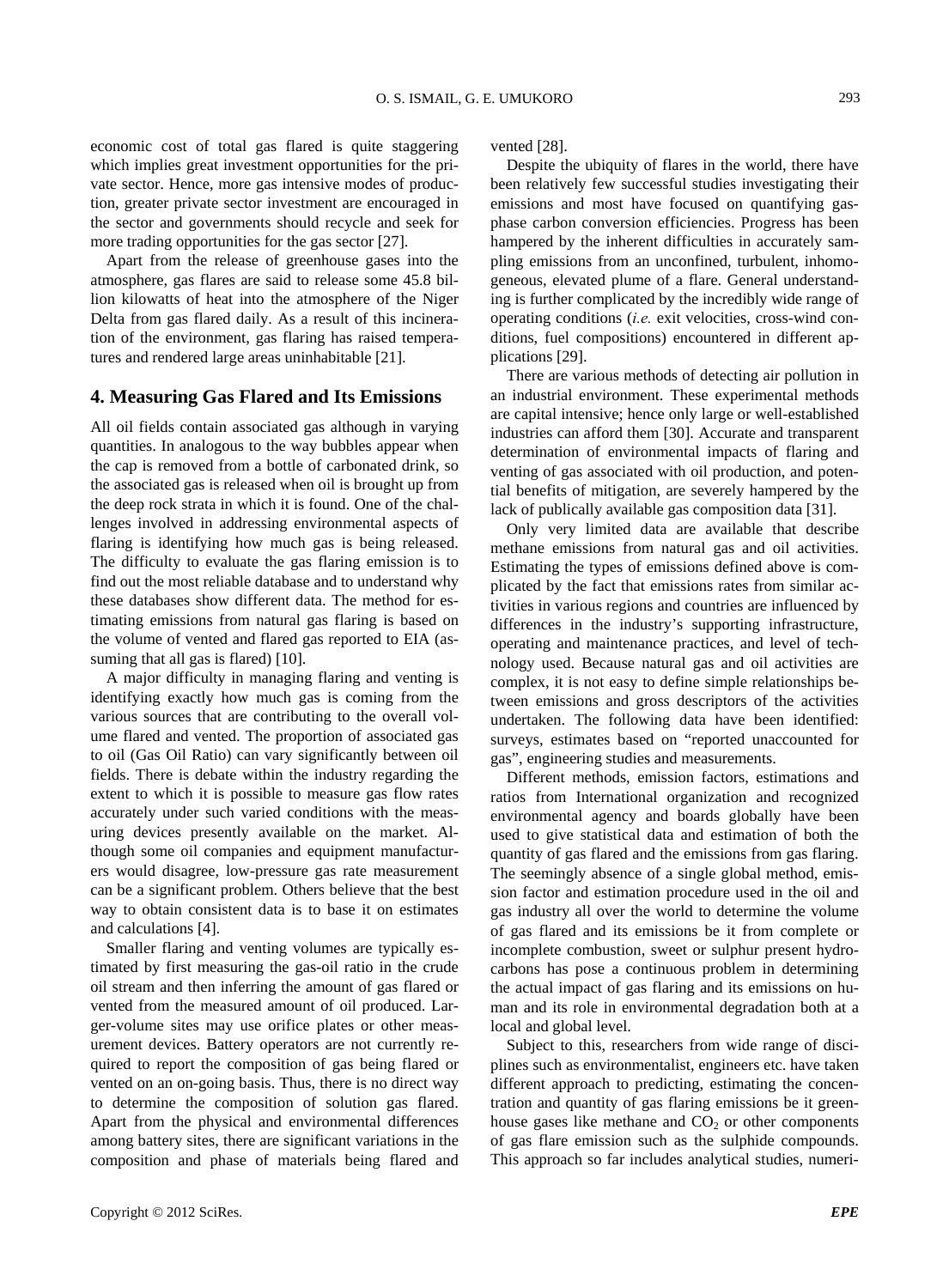cal studies, modelling, computer simulations, etc. The goal behind each study being to mitigate the effects of gas flaring.

# **5. Analytical and Experimental Developments**

Abdulkareem [30] carried out experimental analysis on gas flare to determine the extent of air pollution by the petroleum refinery industry on the concentrations of NO,  $CO$ ,  $SO<sub>2</sub>$  and total hydrocarbon. Pollutant concentration from the flare point was modelled using visual basic. The result of the simulation of model developed from the modified principle of gaseous dispersion by Gaussian showed a good agreement with the experimental results. The quality of air with respect to the pollutant measured was unacceptable when compared with Federal Environmental Protection Agency (Nigeria) set limit. The dispersion pattern of pollutants showed that the extent of spreading is dependent on nearness to the source of flare, wind speed, temperature etc.

In the University of Alberta flare research project experiments, gases and liquids flared at battery sites in western Canadian sedimentary basin were characterized with samples drawn at the base of the flare stacks so that they would be representative of the materials being flared and found no liquid present at any of the sites tested. Hence, no correlation was found between smoke emissions from the flare and the compositional variations of the flare stream and statistical argument that flare streams containing liquids are far less likely to exist than previously assumed [26].

David *et al.* [32] in other to obtain a quantitative understanding of how crosswind may affect the operation of industrial flares carried out a 3D simulation to predict the effect of crosswind velocity on the efficiency of high momentum, turbulent combustion flames by using the commercial software Fluent 6.2. A  $CH_4^+$  air flame was simulated for quiescent conditions and temperature and concentration profiles were compared to experimental data. Results show that high momentum flames are more sensitive to the crosswind problem as the jet velocity increases. Also pollutant concentrations became quite large at an unstable condition on the ground level.

Kahforoshan *et al.* [3] studied gas flare by modelling of a typical gas flare using MATLAB. The results were compared with experimental data obtained from a gas flare in petroleum company in an industrial city of Nigeria. Also the effects of some parameters *i.e.* flare height and atmospheric conditions were studied on the dispersion pattern of pollutants.

Abdulkareem [33] through experimental methods evaluated ground level concentration of  $CO<sub>2</sub>$ ,  $SO<sub>2</sub>$ ,  $NO<sub>2</sub>$ and total hydrocarbon (THC), which are product of gas flared for different flow stations in oil producing areas in the Niger-Delta area of Nigeria with data collected from the oil companies' logbooks. Volumes of gas flared at different flow station were collected as well as geometrical parameters. The results of simulation of model developed based on the principles of gaseous dispersion by Gaussian showed a good agreement with dispersion pattern. The results showed that the dispersion pattern of pollutants at ground level depends on the volume of gas flared, wind speed, velocity of discharge and nearness to the source of flaring. Hence, continuous gas flaring irrespective of the quantity deposited in the immediate environment will in long run lead to change in the physicochemical properties of soil. Model equations that represent ground level concentration of pollutants were presented. The model equations were simulated using Q-Basic programme to show the operation and behaviour of the system.

Sonibare [34] reviewed for the purpose of air pollution control strategy the significance of these gaseous emissions in the formation of secondary air pollutants in the atmosphere. Three important secondary air pollutants formed in the atmosphere due to the presence of primary air pollutants from natural gas flares were reviewed with their environmental impacts and formation mechanisms discussed for the purpose of control measures.

Johnson [35] developed quantitative model for yearly averaged solution gas flare efficiency and GHG prediction, but need industry flare composition data to start making comprehensive calculations of emissions inventories and GHG reduction.

Nwaichi *et al.* [36] investigated the level and distribution of  $CO<sub>2</sub>$  and other associated potential contaminants at some flare sites in the Niger Delta to evaluate possible environmental characteristics. Two flow stations, Agbada 1 and 2 of Shell Petroleum Development Corporation were monitored while Eneka village with no history of gas flaring was introduced as control for comparison for a period of three months. Results show that  $CO<sub>2</sub>$ , CO and associated air pollutants gave significant and more or less worrisome concentrations at the choice sites evident in recorded values in comparison to the Control site and reference regulatory set standard. Further 200 m distance from flare stack did not show statistically significant difference in terms of emissions and risk of death from carbon dioxide poisoning could threaten if there are no interventions.

Abdulkareem *et al.* [37] quantified the extent of air pollutants *i.e.*  $CO_2$ ,  $CO$ ,  $SO_2$ ,  $NO_2$ , and THC by predictive model for pollutant dispersion from gas flaring. The volume of gas flare and conditions of flare as well as experimental data on concentration were collated. The dispersion model based on the principle of Gaussian distribution. The simulated results shows the dispersion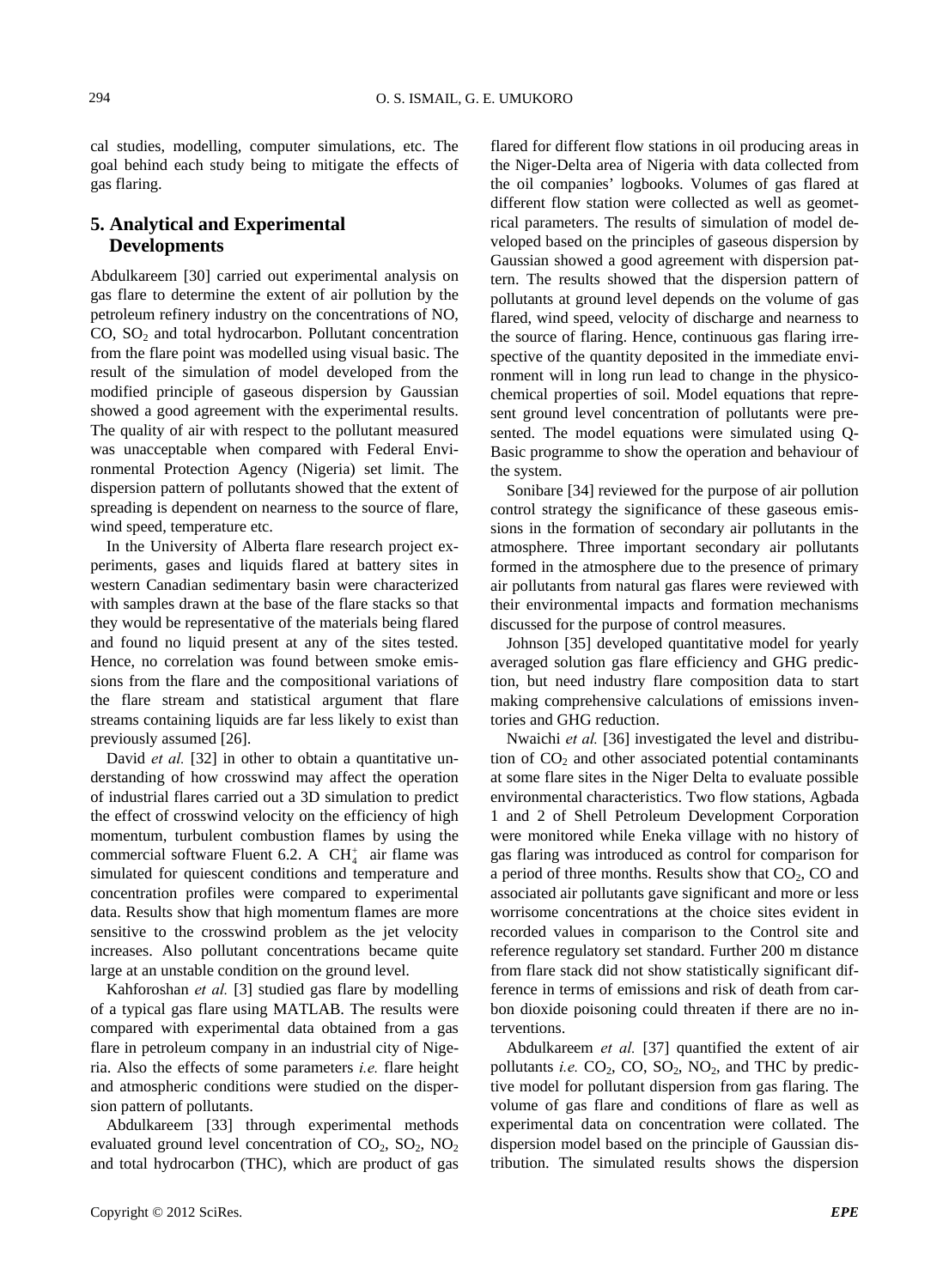pattern of pollutants from gas flaring and the effect of change in the volume of gas flared, stack efficiency, wind speed and atmospheric stability on the concentrations of pollutants from gas flaring were investigated.

Susu *et al.* [38] modelled air pollution systems relating to gas flaring with chemical reactions. The Eulerian model was used for the prediction of air pollutants in some gas flare locations in Niger Delta region of Nigeria. A continuity equation (mass balance) that incorporates second order reaction schemes for the generation of pollutants at source or in the ensuing atmosphere was used to characterize the n species in the fluid element and the finite difference method (the Crank-Nicholson formulation) was applied for the numerical scheme. Different simulations were carried out at ground levels and altitudes and the Eulerian model provided a satisfactory prediction of the spatial and transient concentration profiles for the pollutants in the gas flares.

For pilot-scale flares in the absence of cross flow, Pohl *et al.* [39] traversed a sample probe above the flare and found gas phase carbon conversions efficiencies in excess of 98%, except at low heating values near the limits of flame stability. Strosher [40] found local efficiencies (calculated to include carbon emissions from the flare) ranging from 62% - 84% downstream of the flame tip and suggested that these lower efficiencies might be linked to carry-over of liquids into the flare gas stream.

Flaring creates other pollutant emissions such as particulate matter (PM) in the form of soot or black carbon (BC). McEwen *et al.* [29] reviewed available PM emission factors for flares and found questionably accurate, or based on measurements not directly relevant to openatmosphere flares. In addition, most previous studies of soot emissions from turbulent diffusion flames considered alkene or alkyne based gaseous fuels, and few considered mixed fuels in detail and/or lower sooting propensity fuels such as methane, which is the predominant constituent of gas flared in the upstream oil and gas industry. Quantitative emission measurements were performed on lab-scale flares for a range of burner diameters, exit velocities, and fuel compositions. Total soot emissions from turbulent jet-diffusion flames representative of associated gas flares were studied. Both a gravimetric sampling method and a laser induced incandescence instrument were used in conjunction with a hood sampling system to measure the soot yield per mass of fuel burned for a wide range of conditions, including five different burner exit diameters, a broad range of flow rates, and six different fuel mixtures. A specific sampling protocol was developed for these measurements, based on current PM test protocols for stationary sources and diesel engines. This provides a preliminary empirical relationship between fuel heating value and soot yield.

## **6. Theoretical and Numerical Approach**

The aviation industry utilizes weather forecast as a necessary tool to avert air disasters. So also there is a need also for a perfect knowledge of anticipated gaseous emissions from associated natural gas of known composition being flared on daily basis through combustion activities under several operating conditions of oil and gas companies globally. This will help in the control of gaseous emissions from these flares and thus in the protection of their immediate and distant environment against environmental degradation via air pollution.

Quantifying the performance of flares in oilfields is difficult due to its dependence on a wide range of operating variables, such as wind speed, "waste" gas composition and jet exit speed, to mention a few. Therefore, accurate measurement of emissions from gas flares still poses a significant challenge to all stake holders in the oil and gas industry [41].

It is in the light of this that theoretical and numerical models employing a set of equations such as material balance, equation of state, energy equation etc. have been investigated with natural gas of various origins as combustibles. Operating conditions favouring complete combustion generate the least gaseous emissions specie (CO only) while those that favour incomplete combustion and high temperature produce  $CO<sub>2</sub>$ , NO<sub>2</sub>, and NO as additional species if the natural gas contains no sulphur compound.

Sonibare *et al.* [42] in his study predicted gaseous emissions based on possible individual combustion types anticipated in flare operations. Of seven reaction types he considered, natural gas composition was observed to be a prominent factor in the determination of non-methane gaseous emission characteristics as it determines the stoichiometric air required for combustion. A Fortran 90 program was developed to study gaseous emission pattern for seven different types of combustion reactions model using mass balance equations.  $CO<sub>2</sub>$ ,  $CO<sub>2</sub>$ , NO, and  $NO<sub>2</sub>$  are the anticipated gaseous emissions from combustion of "sweet" natural gas using these equations while  $SO<sub>2</sub>$  is released in addition if the natural gas is "sour" in nature. Carbon contents of the natural gas plays a prominent role in the determination of air quantity requires for combustion in addition to availability of this air which is one of the factors that determine if the combustion reaction type is to be complete or incomplete. Sonibare's work complements several other researches at accurate prediction of non-methane gaseous emissions from natural gas, though with its own peculiarities.

Several studies over the past years have evaluated flare efficiencies. These include major flare research programs by the US EPA, the Alberta Research Council, and the University of Alberta. Other work includes a CMA study;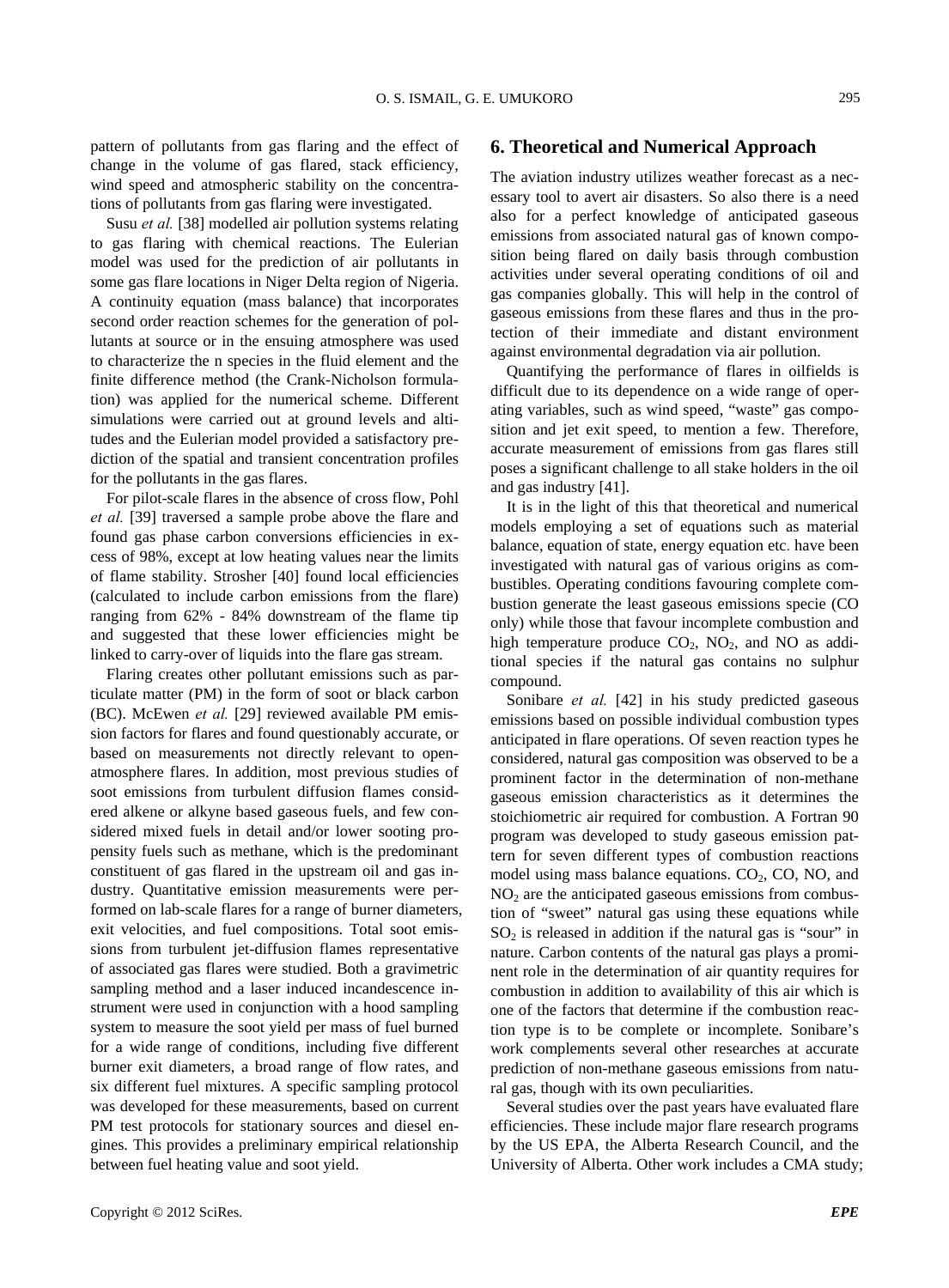surveys of operating flares by BP/Statoil, the German Aerospace Centre and Shell in Europe, and Shell Nigeria; and a multi-year Petroleum Environmental Research Forum (PERF) study of external combustion. These studies have consistently shown that appropriately designed and operated flares are highly efficient, converting 98% - 99.5% or more of the hydrocarbon feed to carbon dioxide and water. However, in certain situations, particularly cases of incomplete liquid knock-out, low BTU flare gas, or high wind conditions, the efficiency can be lower. The Alberta Research Council found efficiencies as low as 62% for unpiloted field pipe flares, with no flame stabilization or wind protection, subjected to liquid hydrocarbon carryover. Based on past studies, John *et al.* [43] reviewed flaring efficiency studies and drew the following conclusions:

- The combustion efficiency of properly operated flares burning dry, hydrocarbon gases, under low to moderate wind conditions, is very high. Even under high wind conditions, efficiency can be maintained by sufficient stack exit velocity and by the multiple pilots with continuous pilot monitoring, flame retention and wind protection devices that are found on all modern flares.
- Liquid droplets in the gas stream can reduce efficiency.
- Low BTU gases can burn inefficiently when exposed to moderate or high cross-winds. Combustion is stabilized by increasing stack exit velocity, but this can be a balancing act since low BTU gases can also experience blow-out if the exit velocity gets too high.

Francesco *et al.* [44] worked on the detailed modelling and numerical simulations of a confined flare, to investigate the possibility of optimization of geometric and combustion parameters. The numerical model was based on the Large Eddy Simulation (LES) approach developed at NIST and implemented in the open source code FDS. The unsteady structures of the thermo-fluid dynamic fields are reproduced as some of the most important operating conditions are varied. The Large Eddy Simulation of a real appliance for the flaring of the gases coming from an oil well were conducted with results that, both qualitatively and in terms of global efficiency, agree satisfactorily with those expected. The results provided useful information for a better design of confined flare. Accurate quantitative comparison was not possible, even in terms of global quantities, due to the lack of experimental data. Post processing of data was also considered for the evaluation of the major pollutant species.

Clearly casting the physical problem into the mathematical one is essential prior to any simulation to be carried out properly. Pablo [45], presented a simulation of the aero-thermo-dynamical effects produced by the gas emissions that come out from industrial stacks, generating either flue gases or gas flares, in a dry calm environment. The simulation was carried out with real world data from a propane dehydrogenation plant (PDH) in Tarragona (Spain). Starting from the Navier-Stokes equations in conservative form he obtain integral model from the Conservation of mass, momentum, energy principles and the equation of state. Validation of these models required comparisons with experimental data, which he claimed no knowledge of its existence. These are simple mathematical models, nevertheless physically useful. Earlier papers are biased towards the analytical simplifications leading to less compact and widely diversified models.

Chris [46] developed the actual differential equations that characterize the behaviour or each of the six attributable variables that constitute the carbon dioxide emissions, namely, gas fuels, liquid fuels, solid fuels, FLARING, cement and bunker. A differential equation for each attributable variables that constitute  $CO<sub>2</sub>$  emmisions and a differential system of the sum of the variables was modelled. Real historical data was used on the subject phenomenon to develop the analytical form of the equations. This model was used to predict 10 - 50 year rate of change of the entities that constitute  $CO<sub>2</sub>$  emissions which is useful for strategic planning and formulating policies to mitigate global warming.

Ribert *et al.* [47] conducted systematic numerical analysis to explore supercritical mixing and combustion dynamics of liquid oxygen and methane separated by a splitter plate. The formulation based on the full conservation laws, and takes into account real-fluid thermodynamics and transport phenomena. Turbulence closure is achieved using a large-eddy-simulation technique. Two different classes of turbulent combustion models were employed to treat sub-grid scale (sgs) turbulence/flame interactions: the laminar flamelet model and direct-closure approach. The results indicated that the combustion process is mixing dominant throughout the entire flow field under the present simulation conditions.

Thornock *et al.* [48] worked on Large Eddy Simulation (LES) of sour gas flares in western Canada. The numerical simulation tool (ARCHES) employed, uses a LES model coupled with chemistry and radiation models to provide a high-fidelity (time and space) description of the flow field.

Singh *et al.* [49] researched on flare minimisation during plant start-up by using dynamic simulation. Dynamic simulation was developed for recovery area in an olefin plant and used to examine start-up procedures. The dynamic simulation gives an insight into the process dynamic behaviour that is not apparent through the use of steady state simulation and process engineering calculation. The process simulation is a cost-effective approach for identifying pollution prevention opportunities. This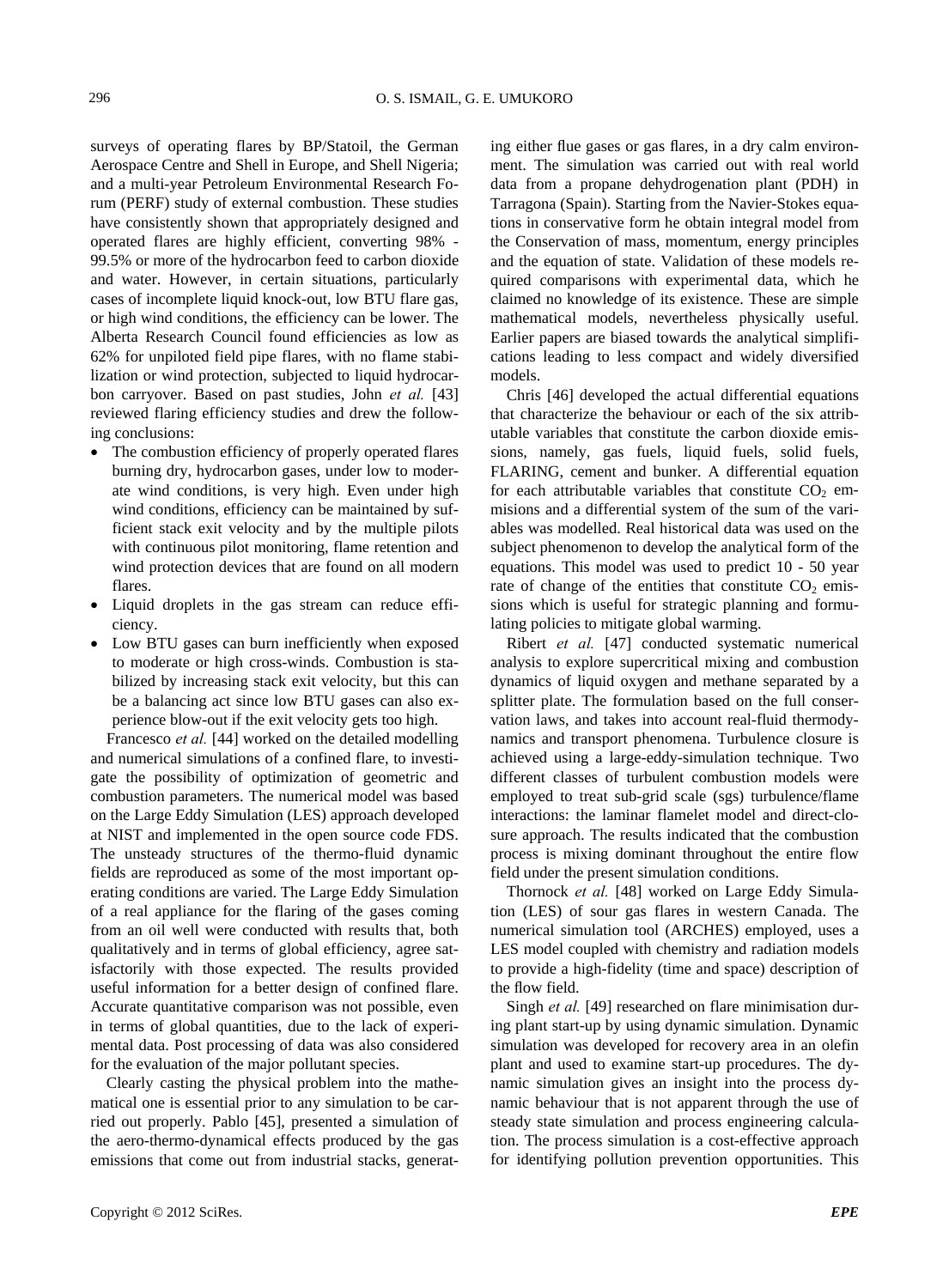information is crucial for plant start-up in order to minimise the flaring. His work demonstrated a feasibility of pollution prevention through flare minimisation for an olefin plant.

Johnson *et al.* [50] researched measurements of the combustion efficiencies of jet diffusion flames in a cross flow. The purpose for studying these flows was to understand and model the combustion of gas flares burning in the atmosphere. His results showed that the overall combustion efficiencies of these flames, based on a gaseous carbon balance, were measured as a function of jet velocity, cross flow velocity, and volumetric energy content of the fuel gases. Results also show that wind speed can have a profound effect on efficiency (*i.e.* efficiency drops by approximately the cube of wind speed) and that having higher jet exit velocities makes the flames less susceptible to these wind effects. As well, the data shows a dramatic decrease in combustion efficiency as the volumetric energy content of the fuel is reduced.

Experimental analysis of noise dispersion and weather conditions used for simulation was carried out by Abdulkareem *et al.* [51]. The modeling and simulation of noise dispersion from flare stations using visual basic programme was the main focus of his work. Results obtained show some variation between the simulated results and experimental results, with correlation coefficient ranging from 0.955 - 0.995. Simulation results of the developed model show that the noise intensity level reduces with increasing in distance from the flare point and that weather conditions has an important influence on noise dispersion. Noise dispersion from the flare station is adversely felt within 20 - 80 m away from the flare station.

Desam *et al.* [52] studied Natural gas flares with different conditions using LES to understand the different flame shape regimes such as buoyancy dominated, wake attached and wake stabilized. A set of calculations was performed to validate the computed flame shape by matching experimental conditions. There is a good agreement between the simulations and experiments, which gives confidence for subsequent parametric studies. The effect of large flare tip diameters and different magnitudes of crosswind and jet velocities were also studied using the simulation tool. These parametric studies show evidence that the flame shape also depends on the diameter of the flare tip and individual velocity magnitudes of flare jet and crosswind.

Lawal *et al.* [41] investigate the influence of changes in the velocity of the jet and the cross-flow on flame length, radiant fraction and emission index of pollutant of a jet flame in cross-flow. The flow field was computed using the Reynolds averaged Narvie r‐Stokes (RANS) equations incorporating the realizable *kε* turbulence closure. The combustion process is modelled based on the

Eulerian particle flamelet model, while the heat loss by radiation is accounted for using the discrete ordinates method. Comparison of the predicted flame length and the trend of emission indices of the pollutant species with experimental data revealed good agreement for the range of jet to cross‐flow momentum flux ratios investigated.

Ismail and Fagbenle [53] developed a model for an accurate prediction of heat flux at any point within the vicinity of a gas flare through numerical methods to eliminate the severe inaccuracies that may result from empirical formulae. Singhal *et al.* [54] did a theoretical development for Offshore Stack-enclosed gas flares. A systematic procedure for evaluating heat radiation from a stacked enclosed gas flare was developed by analyzing many different aspects of the flaring process which determine the amount of heat radiation incident on a target some distance away.

# **7. Trends in Gas Flaring**

Distinct data on the magnitude of the gas flaring remains elusive. The amount of gas disposed of through flaring over the last decade has trended down modestly despite a sizeable increase in crude oil production. Much of the official information on the amount of gas flaring comes from environmental ministries or statistical agencies within various governments. However, during the last decade, military satellites and sophisticated computer programs have been used to measure gas flaring. Years of satellite data have provided the current best estimates for temporal trends in flaring activity globally as illustrated in **Figure 1**. Global estimates of flaring activity have been relatively stable, increasing slightly in 2005 to 172 bcm, and decreasing since then [55].

The Global Gas Flaring Reduction Public-Private Partnership (GGFR) and the US National Oceanic Atmospheric Administration (NOAA) efforts to use satellite data to improve the reliability and consistency of global gas flaring data has resulted in more consistent national and global estimates of gas flaring volumes from 1995 through to 2010. Reductions in gas flaring in several countries helped bring down flaring worldwide in 2010. These latest estimates reinforce a positive downward trend in flaring. The satellite data has excellent global coverage but also has several sources of uncertainty, including variation in flare intensity, inclusion of processing plant flaring, misidentification of flares, inability to track gas venting, and the difficulty in distinguishing flares from other urban lighting sources. The most recent information from the satellite data from GGFR in November 2010 indicates that global flaring levels are 146 bcm per year. But there are some large uncertainties at the country and regional level. The most striking discrepancy is in Russia, where satellite estimates of more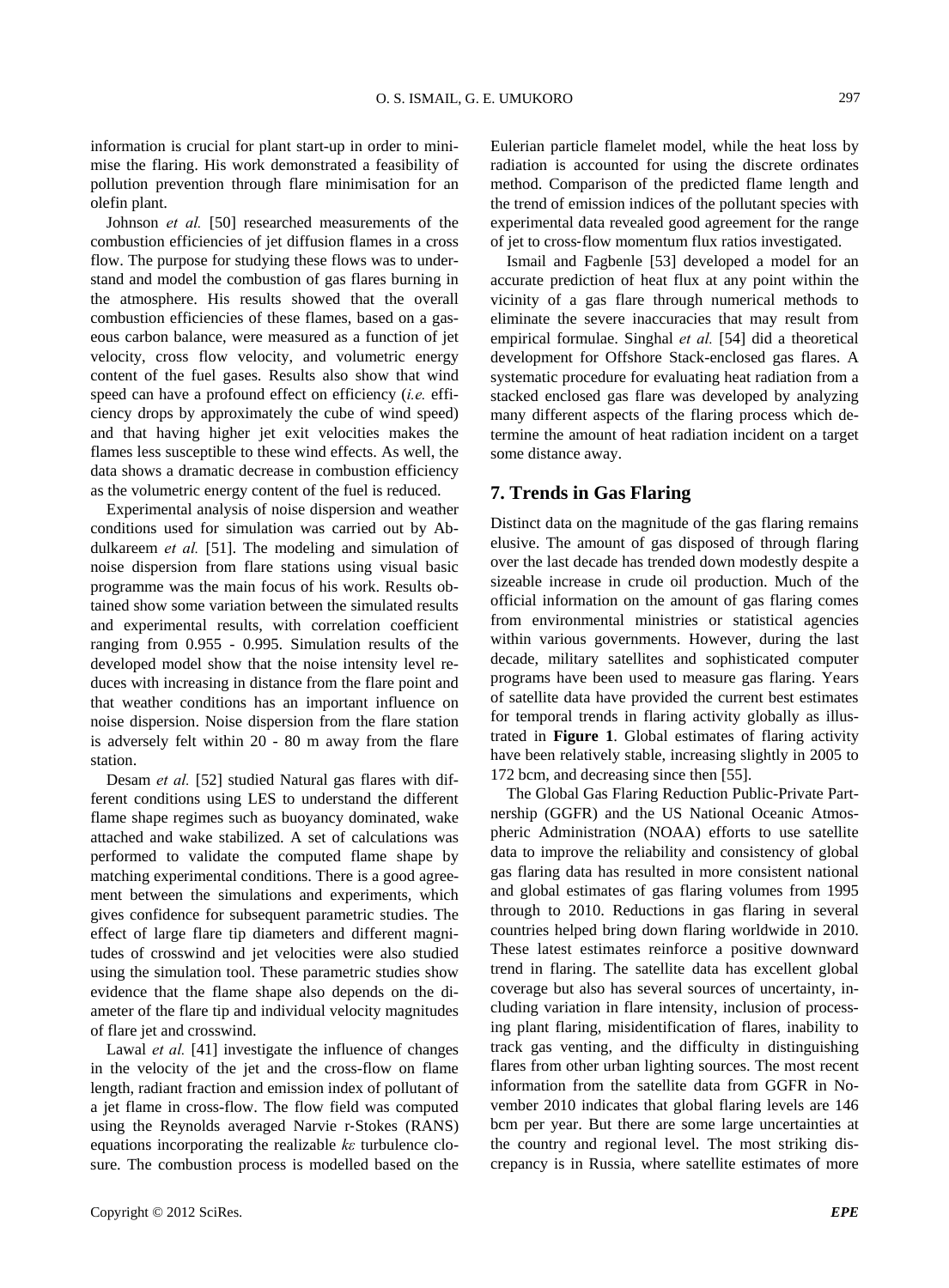

**Figure 1. Global gas flaring from satellite data. Adapted from [61].** 

than 40 to 50 bcm were nearly three times greater than the government reported levels of gas flaring [56].

## **7.1. Local and Regional Trends**

Gas flaring is most serious in places where investment is difficult (Nigeria, Iraq, Iran), especially at brownfield sites and where oil projects are extremely remote (West Siberia, deep offshore, etc.). Focus here would be on the two most sited gas flaring countries in all works reviewed; namely, Nigeria and Russia. Although Russia and Nigeria have achieved the largest flaring reductions since 2006, they still top the list of flaring countries for 2010, which also includes Iran, Iraq, Algeria, Angola, Kazakhstan, Libya, Saudi Arabia, and Venezuela [57].

#### **7.1.1. Nigeria**

Gas flaring is a menace that has brought multiple effects to Nigeria as an important country in the African region. Whatever the reasons for flaring the gas, the fact remains that it is wastage of valuable resources much needed for economic development [13].

The role of multinational oil companies in the exploration for crude oil in the Niger-Delta has remained contentious as a result of the activity of gas flaring that is perpetuated by these companies. Though the total amount of gas that is being flared has dropped from an all-time high of 49.8% (2000-2002 period) to around 26% in 2008. It must be pointed out that these companies have made some effort at reducing the amount of gas flared. However, these reductions do not go far enough in terms of eliminating this unacceptable practice [58].

GGFR data as at 2003 show that In Nigeria, 17% of total daily gas production is re-injection, 33% is used commercially, and the remaining 50% flared. The ICF in 2006 reported Nigeria's annual flaring of 19 bcm in 2006 amounts to 44 million tons of  $CO<sub>2</sub>$  emission. The level of flaring in 2008, when scaled to 1999 production levels, is

Copyright © 2012 SciRes. *EPE*

only 12% lower than 1999 levels, showing an insignificant amount of reduction in 9 years despite years of promises to reduce gas flaring in the Niger-Delta [55].

Due to efforts already underway in Nigeria to curb flaring and the likely insistence by the oil companies and the Nigerian government to regard Nigeria as a "success story", it is recommended that gas flaring problem should be addressed more broadly, with issues and lessons from Nigeria as only one component. The petroleum companies, notably Shell and Chevron, would probably argue that they have the problem under control, and the attitude of the Nigerian authorities could be expected to be similar. The one flaring related issue that is unresolved, and where some collective efforts possibly could make a difference, is the development of markets for the un-flared gas in Nigeria and the region [14].

Plans outlined decades ago are only now being fully realized. A few of the most significant of these have been the Bonny Island LNG export terminal, the West Africa Gas Pipeline (WAGP), and the gas processing infrastructure associated with the Escravos GTL project. More recently, a number of flare gas to power projects have begun feeding the severely short Nigerian power sector. Shell recently committed \$2 billion to reduce gas flaring at 24 sites across the delta. These projects have been under development for many years, but have been delayed. One of the larger efforts, the Gbaran-Ubie project, will use flare gas to feed a power project in Bayelsa state. In addition, Chevron is investing in its 3A and 3B gas processing plants in the Escravos region. These will double processing capacity by 2013 and should reduce flaring in the western parts of the Delta. In the offshore regions of Nigeria, gas is captured and brought to the Bonny LNG facility or re-injected. Exxon has increasingly relied on offshore processing [56]. Although Nigeria has reduced flare gas emissions by 28 percent from 2000 levels, the country's oil industry still wastes about 15 bcm of natural gas every year [59]. The **Table 1** gives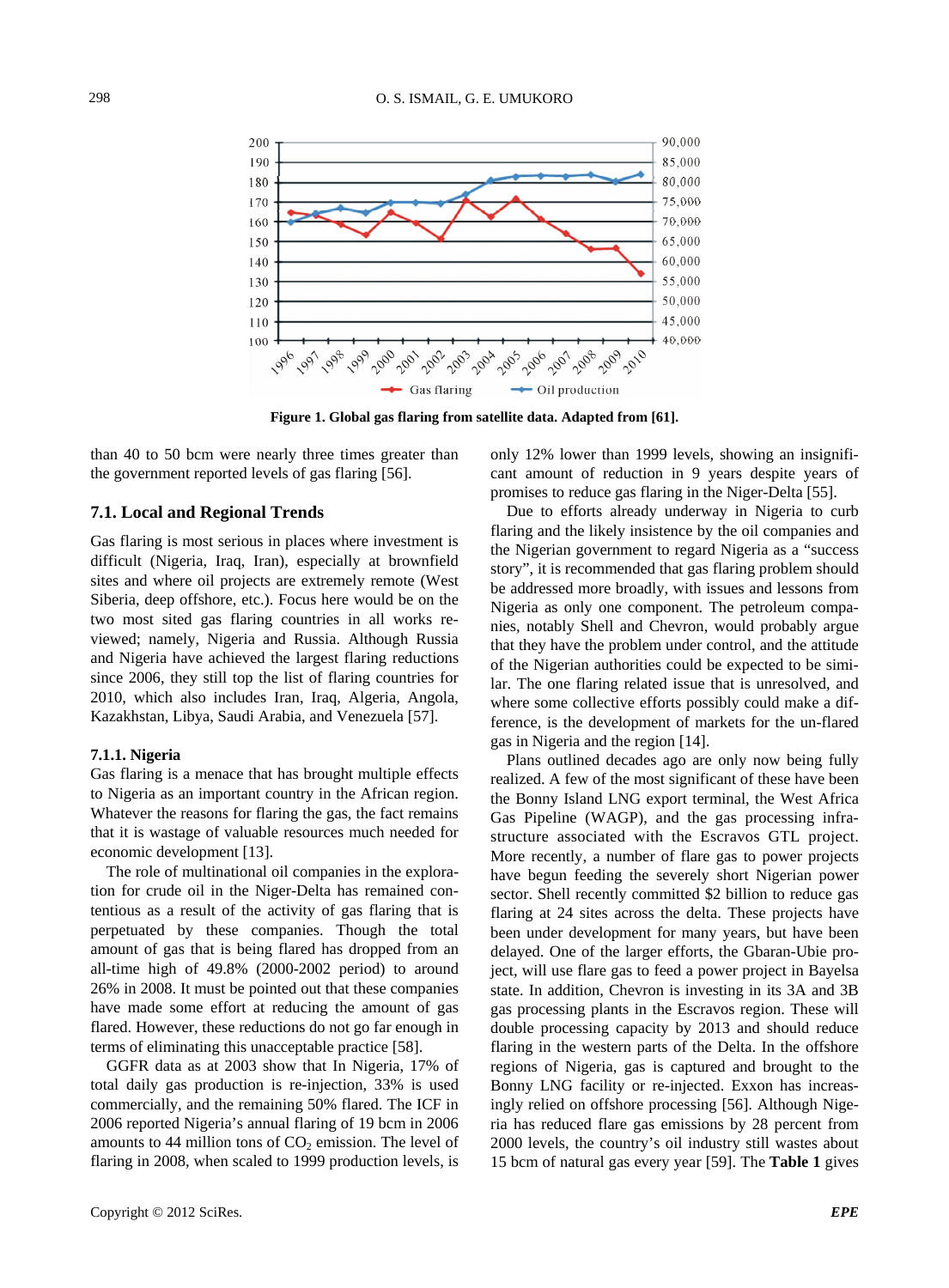**Table 1. 15 years gas flaring volumes for Nigeria (million cubic metres).** 

| Year | Gas produced | Gas flared | % of gas flared |
|------|--------------|------------|-----------------|
| 1996 | 35450.00     | 26590.00   | 75.01           |
| 1997 | 37150.00     | 24234.00   | 65.23           |
| 1998 | 37039.00     | 23632.00   | 63.80           |
| 1999 | 43636.00     | 22362.00   | 51.25           |
| 2000 | 42732.00     | 24255.00   | 56.76           |
| 2001 | 52453.00     | 26759.00   | 51.02           |
| 2002 | 48192.45     | 24835.58   | 51.53           |
| 2003 | 51766.03     | 23943.03   | 46.25           |
| 2004 | 58963.61     | 25090.91   | 42.55           |
| 2005 | 59284.97     | 23002.71   | 38.80           |
| 2006 | 82036.86     | 28584.39   | 34.84           |
| 2007 | 84707.34     | 27307.13   | 32.24           |
| 2008 | 80603.61     | 21811.00   | 27.06           |
| 2009 | 64882.86     | 17987.59   | 27.72           |
| 2010 | 67757.65     | 16468.18   | 24.30           |
|      |              |            |                 |

Source: NNPC (1997); NNPC (2009a); NNPC (2010) Adapted from [62].

a 15 years gas flaring volumes for Nigeria.

#### **7.1.2. Russia**

Russia is the world leader in the flaring of associated petroleum gas (APG). Russia has 13.6 percent of the world's oil reserves. Meanwhile the country flares 30 percent of total APG flared in the world. Different sources provide different quantitative assessments of APG flared in Russia, since no reliable system for metering flared gas is available. According to domestic assessments, about 15 - 20 bcm of APG is flared annually in Russia. Western countries using satellite data estimate 50 bcm per year [60].

As aforementioned, the absolute scale of flaring is uncertain (15 to 50 bcm per year), but company efforts to reduce flaring have intensified after Prime Minister Vladimir Putin brought focus to the issues in a 2007 presidential address. Current plans are for a steep increase in penalties in 2014. The International Energy Agency (IEA) stated in 2006 that there is no specific legislation to regulate flaring or venting, nor any limits on gas flaring levels. The absence of competitive markets for gas and other fuels, and the little financial incentive for oil producers to re-inject, sell or make judicious use of the country's vast associated gas has retarded efforts to value associated gas at its opportunity cost.

#### **7.1.3. Other Regions**

Firstly, the Caspian countries which includes the key oil producing countries of Azerbaijan, Kazakhstan, Turkmenistan, and Uzbekistan. Of these countries, Kazakhstan has been an industry focal point in recent years for its giant yet complex oil reservoirs. Oil production has increased substantially, but high levels of toxic hydrogen-sulphide  $(H_2S)$  have made associated gas projects especially challenging. Data on associated gas flaring is less available in places like Uzbekistan and Turkmenistan. Satellite data shows increasing flaring levels in both nations. On the other end is the Middle East where the largest volumes of gas flaring occur in Iran and Iraq. However, Saudi Arabia, Kuwait, Qatar, and other parts of the region have flaring issues. Both satellite and reported data sources indicated seven to ten bcm per year of gas flaring.

## **7.2. Best Practises**

Associated Petroleum Gas (APG) flaring is completely prohibited in the USA and Norway, and in 2004 the same prohibition was introduced in Kazakhstan as well. In other developed countries, APG utilization is between 97 - 99 percent due to the technologies of the oil majors and severe environmental requirements. What follows is summary of measures adopted by countries with minimal gas flaring history.

Norway: Norway reduced gas flaring and venting significantly through successful implementation of regulations and close cooperation between the authorities and the industry. The oil producing companies are required to check the sensors of the internal metering system every six months, submit an emissions inventory once a year and ensure the regulations are being meet.

Canada: In 2007, the total associated gas production for Canada was 23.7 bcm, 94% of which was utilized in domestic heating and power generation as well as industrial and commercial use. Canadian provincial regulators require annual and public reporting of flaring volumes from each oil producer, and strict compliance with fines and licence cancelations.

USA: Onshore and offshore producers of oil and associated gas are required to manage associated gas through transportation to a market, power generation, re-injection. The well-established gas pipeline system and high national demand for gas makes it economically feasible to use associated gas instead of flaring it [55].

# **8. Conclusions**

Gas flaring and its impacts globally have continued for decades ever since the exploration of crude oil and natural gas began. With the continuous increase in demand for energy from fossil fuels like hydrocarbons in the next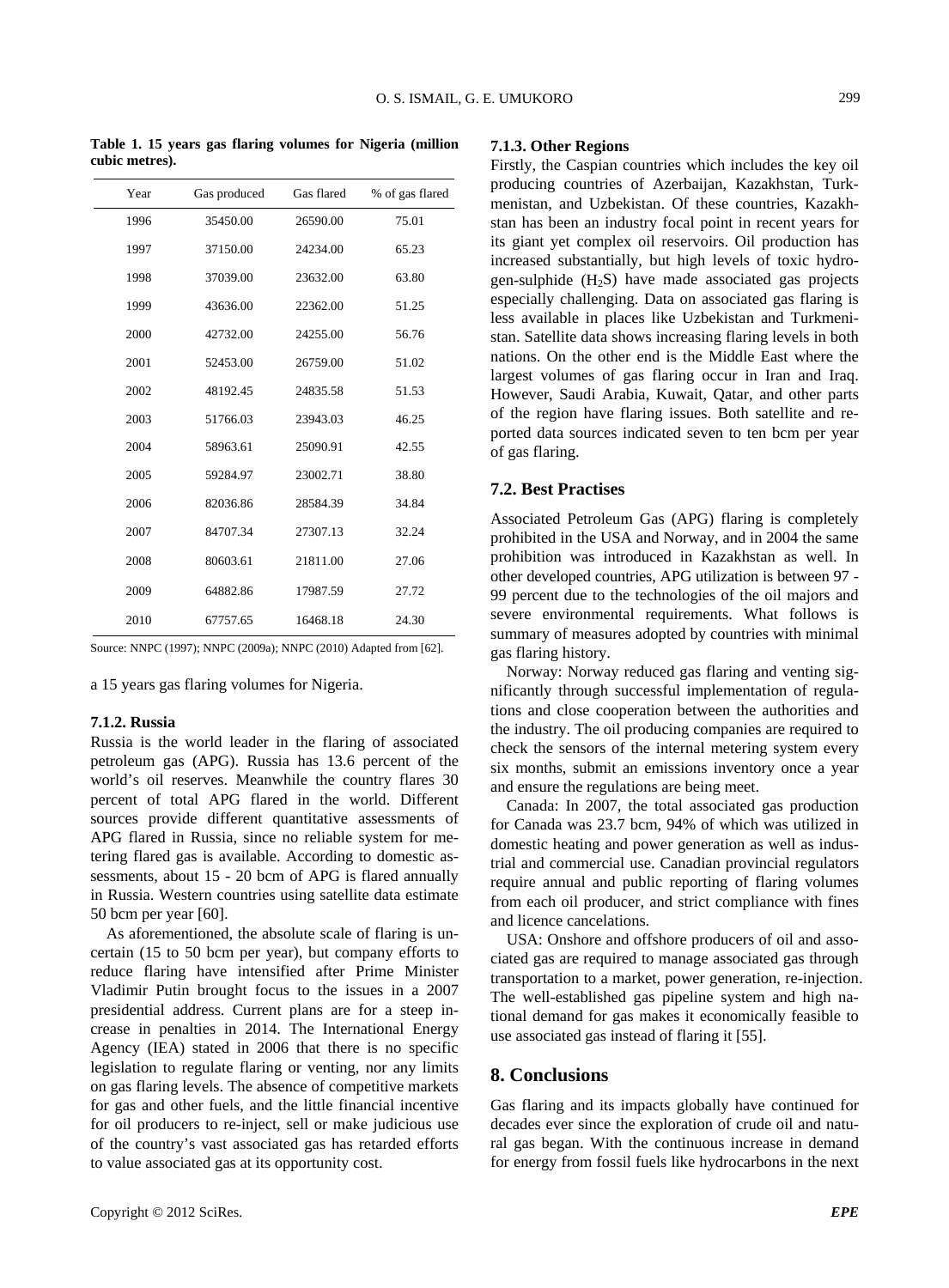few decades, different researchers need to come together harnessing research works of decades in the oil and gas industry, academia and governments to determine ways of reducing gas flaring drastically. And if gas must be flared, an accurate means to determine volume of gas flared, its emissions quantity and concentration must be agreed upon.

These impacts of gas flaring emissions and radiant heat from flare are key element in petroleum industries, which requires accurate and efficient prediction method which should not be subjected to large errors. Estimation used by most oil and gas companies and agencies worldwide is unsure and uncertain as they are based on assumptions of certain factors such as flare efficiency, complete combustion etc. Experimental and analytical approach is based on empirical formulae which may result in severe inaccuracies and are carried out in controlled environment. Numerical and theoretical models studied by other researchers have employed large eddy simulation, computational fluid dynamics (CFD) with different differential equations to predict the combustion of methane and sour flares. However, these predictions are often compared with experiments which were carried out in flare sites and laboratories under certain assumptions as aforementioned.

All literatures reviewed agreed on the global implications of continuous gas flaring and the urgent need to mitigate its consequences. There is also a unanimous view that there is Inconsistent data and under-reporting of gas flaring by governments and companies, which has complicated the global effort to track progress on flaring reduction as there are some large uncertainties at the country and regional level. It appears that control of gas flaring and its emissions remains elusive. However, with proper numerical methods applied to solving differential equations that may govern the gas flaring process, accurate prediction of gas flared and the resulting pollutants that degrade our environment can be made. Natural gas is a vital component of the world's supply of energy. It is one of the cleanest, safest, and most useful of all energy sources. To flare it, is to degrade energy, to mitigate it is to stop its resulting environmental degradation.

## **REFERENCES**

- [1] World Bank, "Regulation of Associated Gas Flaring and Venting. A Global Overview and Lessons from International Experience," *World Development Report*, Washington, 2000/2001.
- P. A. O. Odjugo and E. J. Osemwenkhae, "Natural Gas Flaring Affects Microclimate and Reduces Maize (Zea mays) Yield," *International Journal of Agriculture & Biology*, Vol. 11, No. 4, 2009, pp. 408-412.
- [3] D. Kahforoshan, E. Fatehifar, A. A. Babalou, A. R. Ebrahimin, A. Elkamel and J. S. So Ltanmohammadzade,

"Modelling and Evaluation of Air pollution from a Gaseous Flare in an Oil and Gas Processing Area," *WSEAS Conferences in Santander*, Cantabria, 23-25 September 2008.

- [4] The International Association of Oil & Gas Producers (OGP), "Flaring & Venting in the Oil & Gas Exploration & Production Industry: An Overview of Purpose, Quantities, Issues, Practices and Trends," *Flaring and Venting Task Force Report*, Report No. 2.79/288, 2000.
- [5] F. A. Akeredolu and J. A. Sonibare, "A Review of the Usefulness of Gas Flares in Air Pollution Control," *Management of Enviromental Quality*, Vol. 15, No. 6, 2004, pp. 574-583. [doi:10.1108/14777830410560674](http://dx.doi.org/10.1108/14777830410560674)
- [6] M. Strosher, "Investigation of Flare Gas Emissions in Alberta," *Final Report*, Environment Canada, Conservation and Protection, The Alberta Energy and Utililities Board and the Canadadian Association of Petroleum Products, Environmental Technologies, Ottawa, 1996.
- [7] J. Argo, "Unhealthy Effects of Upstream Oil and Gas Flaring," *Save Our Seas and Shores* (SOSS), Nova Scotia, 2002.
- [8] The Combustion and Environment Research Group of the Department of Mechanical Engineering, University of Alberta Edmonton, Alberta, "Flare Research Project," University of Alberta Edmonton, Alberta, 2004. http://www.mece.ualberta.ca/groups/combution/flare/inde x.html
- [9] United States Environmental Protection (USEPA), "Stationary Point and Area Sources," *Compilation of Air Pollutant Emission Factors*, 5th Edition, Vol. 1, 1993.
- [10] B. Gervet, "Gas Flaring Emission Contributes to Global Warming," Master's Thesis, Luleå University of Technology, Luleå, 2007.
- [11] M. Ishisone, "Gas Flaring in the Niger Delta: The Potential Benefits of Its Reduction on the Local Economy and Environment," 2004. http://nature.berkeley.edu/classes/es196/projects/2004fina l/index.html
- [12] A. E. Gobo, G. Richard and I. U. J. Ubong, "Health Impact of Gas Flares on Igwuruta/Umuechem Communities in Rivers State," *Applied Science & Environmental Management*, Vol. 13, No. 3, 2009, pp. 27-33.
- [13] G. I. Malumfashi, "Phase-Out of Gas Flaring in Nigeria By 2008: The Prospects of a Multi-Win Project (Review of the Regulatory, Environmental and Socio-Economic Issues)," *Nigeria Gas Flaring Petroleum Training Journal*, Vol. 4, No. 2, 2007, pp. 1-39.
- [14] A. C. Christiansen and T. Haugland, "Gas Flaring and Global Public Goods," *FNI Report* 20/2001, Fridtjof Nansen Institute (FNI), Lysaker, 2001, 34 p.
- [15] O. O. I. Orimoogunje, A. Ayanlade, T. A. Akinkuolie and A. U. Odiong, "Perception on Effect of Gas Flaring on the Environment," *Research Journal of Environmental and Earth Sciences*, Vol. 2, No. 4, 2010, pp. 188-193.
- [16] N. Bassey, "Gas Flaring: Assaulting Communities, Jeopardizing the World," *Proceedings at the National Environmental Consultation*, The Environmental Rights Action in Conjunction with the Federal Ministry of Envi-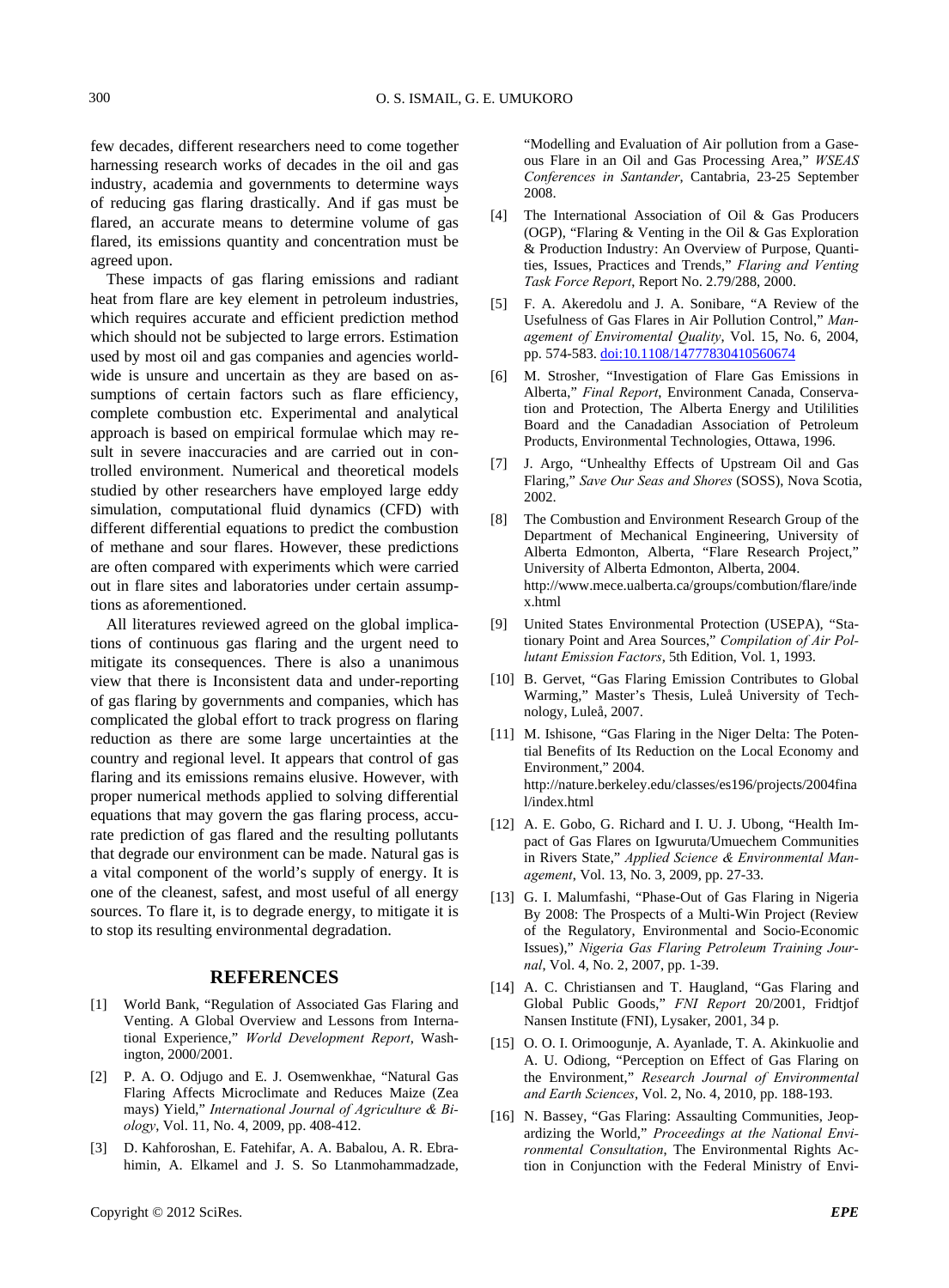ronment, Abuja, 10-11 December 2008.

- [17] "Gas Flaring in Nigeria," *Friends of the Earth Media Briefing*, 14 October 2004. www.foe.co.uk/resource/media\_briefing/gasflaringinniger ia.pdf
- [18] C. O. Orubu, A. Odusola and W. Ehwarieme, "The Nigerian Oil Industry: Environmental Diseconomies, Management Strategies and the Need for Community Involvemen," *Journal of Human Ecology*, Vol. 16, No. 3, 2004, pp. 203-214.
- [19] S. O. Aghalino, "Gas Flaring, Environmental Pollution and Abatement Measures in Nigeria, 1969-2001," *Journal of Sustainable Development in Africa*, Vol. 11, No. 4, 2009, pp. 219-238.
- [20] E. Uyigue and M. Agho, "Coping with Climate Change and Environmental Degradation in the Niger Delta of Southern Nigeria," Community Research and Development, Centre Benin City, 2007.
- [21] O. I. Augustine and W. W. Sanford, "The Effects of Waste Gas Flares on the Surrounding Vegetation in South-Eastern Nigeria," *Journal of Applied Ecology*, Vol. 13, No. 1, 1976, pp. 177-187. [doi:10.2307/2401936](http://dx.doi.org/10.2307/2401936)
- [22] A. A. A. Imevbore and S. A. Adeyemi, "Environmental Monitoring in Relation to Pollution and Control of Oil Pollution," *Proceedings at the Seminar on the Petroleum Industry and the Nigerian Environment*, Vol. 6, 1981, pp. 135-142.
- [23] V. O. Nwaugo, R. A. Onyeagba and N. C. Nwahcukwu, "Effect of Gas Flaring on Soil Microbial Spectrum in Parts of Niger Delta Area of Southern Nigeria," *African Journal of Biotechnology*, Vol. 5, No. 19, 2006, pp. 1824- 1826.
- [24] C. Collins and O. Oshodi, "Improper Abandonment of Oil," *Nigerians in America*, 2010. http://www.nigeriansinamerica.com/articles/4403/1/Impro per-Abandonement-Of-Oil/Page1.html
- [25] Canadian Public Health Association, "Background to 2000 Resolution No. 3: Gas Flaring," *Canadian Public Health Association* 2000 *Position Paper*, 2000.
- [26] L. W. Kostiuk and G. P. Thomas, "Characterization of Gases and Liquids Flared at Battery Sites in the Western Canadian Sedimentary Basin," *Technical Report*, University of Alberta, Edmonton, 2004, 95 p.
- [27] S. Madueme, "Economic Analysis of Wastages in the Nigerian Gas Industry," *International Journal of Engineering Science and Technology*, Vol. 2, No. 4, 2010, pp. 618-624.
- [28] M. R. Johnson, L. W. Kostiuk and J. L. Spangelo, "A Characterization of Solution Gas Flaring in Alberta," *Journal of Air & Waste Management Association*, Vol. 51, No. 8, 2001, pp. 1167-1177. [doi:10.1080/10473289.2001.10464348](http://dx.doi.org/10.1080/10473289.2001.10464348)
- [29] J. D. N. McEwen and M. R. Johnson, "Black Carbon Particulate Matter Emission Factors for Buoyancy Driven Associated Gas Flares," *Journal of the Air & Waste Management Association*, Vol. 62, No. 3, 2012, pp. 307- 321. [doi:10.1080/10473289.2011.650040](http://dx.doi.org/10.1080/10473289.2011.650040)
- [30] A. S. Abdulkareem, "Urban Air Pollution Evaluation by

Computer Simulation: A Case Study of Petroleum Refining Company, Nigeria," *Leonardo Electronic Journal of Practices and Technologies*, Vol. 6, 2005, pp. 17-28.

- [31] M. R. Johnson and A. R. Coderre, "Compositions and Greenhouse Gas Emissions Factors for Flared and Vented Gas in the Western Canadian Sedimentary Basin," *Journal of the Air & Waste Management Association*, in Press.
- [32] D. Castineira and T. F. Edgar, "CFD for Simulation of Crosswind on the Efficiency of High Momentum Jet Turbulent Combustion Flames," *Journal of Environmental Engineering*, Vol. 134, No. 7, 2008, p. 561. [doi:10.1061/\(ASCE\)0733-9372\(2008\)134:7\(561\)](http://dx.doi.org/10.1061/(ASCE)0733-9372(2008)134:7(561))
- [33] A. S. Abdulkareem, "Evaluation of Ground Level Concentration of Pollutant Due to Gas Flaring by Computer Simulation: A Case Study of Niger-Delta Area of Nigeria," *Leonardo Electronic Journal of Practices and Technologies*, Vol. 6, 2005, pp. 29-42.
- [34] J. A. Sonibare, "A Critical Review of Natural Gas Flares-Induced Secondary Air Pollutants," *Global NEST Journal*, Vol. 13, No. 1, 2011, pp. 74-89.
- [35] M. R. Johnson, "Quantifying Flare Efficiency and Emissions: Application of Research to Effective Management of Flaring," 2006, www.worldbank.org/html/fpd/ggfrforum06/berg/johnson. ppt
- [36] E. O. Nwaichi and M. A. Uzazobona, "Estimation of the CO2 Level Due to Gas Flaring in the Niger Delta," *Research Journal of Environmental Sciences*, Vol. 5, No. 6, 2011, pp. 565-572.
- [37] A. S. Abdulkareem, J. O. Odigure and S. Abenege, "Predictive Model for Pollutant Dispersion from Gas Flaring: A Case Study of Oil Producing Area of Nigeria," *Energy Sources*, *Part A*, Vol. 31, No. 12, 2009, pp. 1004-1015. [doi:10.1080/15567030801909318](http://dx.doi.org/10.1080/15567030801909318)
- [38] A. A. Susu, K. E. Abhulimen and A. B. Adereti, "Modelling of Air Pollution Systems with Chemical Reactions: Application to Gas Flares in Nigeria," *International Journal for Computational Methods in Engineering Science and Mechanics*, Vol. 6, No. 3, 2005, pp. 201-213. [doi:10.1080/15502280590923766](http://dx.doi.org/10.1080/15502280590923766)
- [39] J. H Pohl, J. Lee, R. Payne and B. A. Tichenor, "Combustion Efficiency of Flares," *Combustion Science and Technology*, Vol. 50, No. 4-6, 1986, pp. 217-231. [doi:10.1080/00102208608923934](http://dx.doi.org/10.1080/00102208608923934)
- [40] M. T. Strosher, "Characterization of Emissions from Diffusion Flare Systems," *Journal of Air & Waste Management Association*, Vol. 50, No.10, 2000, pp. 1723-1733. [doi:10.1080/10473289.2000.10464218](http://dx.doi.org/10.1080/10473289.2000.10464218)
- [41] M. S. Lawal, M. Fairweather, D. B. Ingham, L. Ma, M. Pourkashanian and A. Williams, "Numerical Study of Emission Characteristics of a Jet Flame in Cross-Flow," *Combustion Science and Technology*, Vol. 182, No. 10, 2010, pp. 1491-1510. [doi:10.1080/00102202.2010.496379](http://dx.doi.org/10.1080/00102202.2010.496379)
- [42] J. A. Sonibare and F. A. Akeredolu, "A Theoretical Prediction of Non-Methane Gaseous Emissions from Natural Gas Combustion," *Energy Policy*, Vol. 32, No. 14, 2004, pp. 1653-1665. [doi:10.1016/j.enpol.2004.02.008](http://dx.doi.org/10.1016/j.enpol.2004.02.008)
- [43] J. Cain, J. Seebold and L. Young, "Overview of Flaring